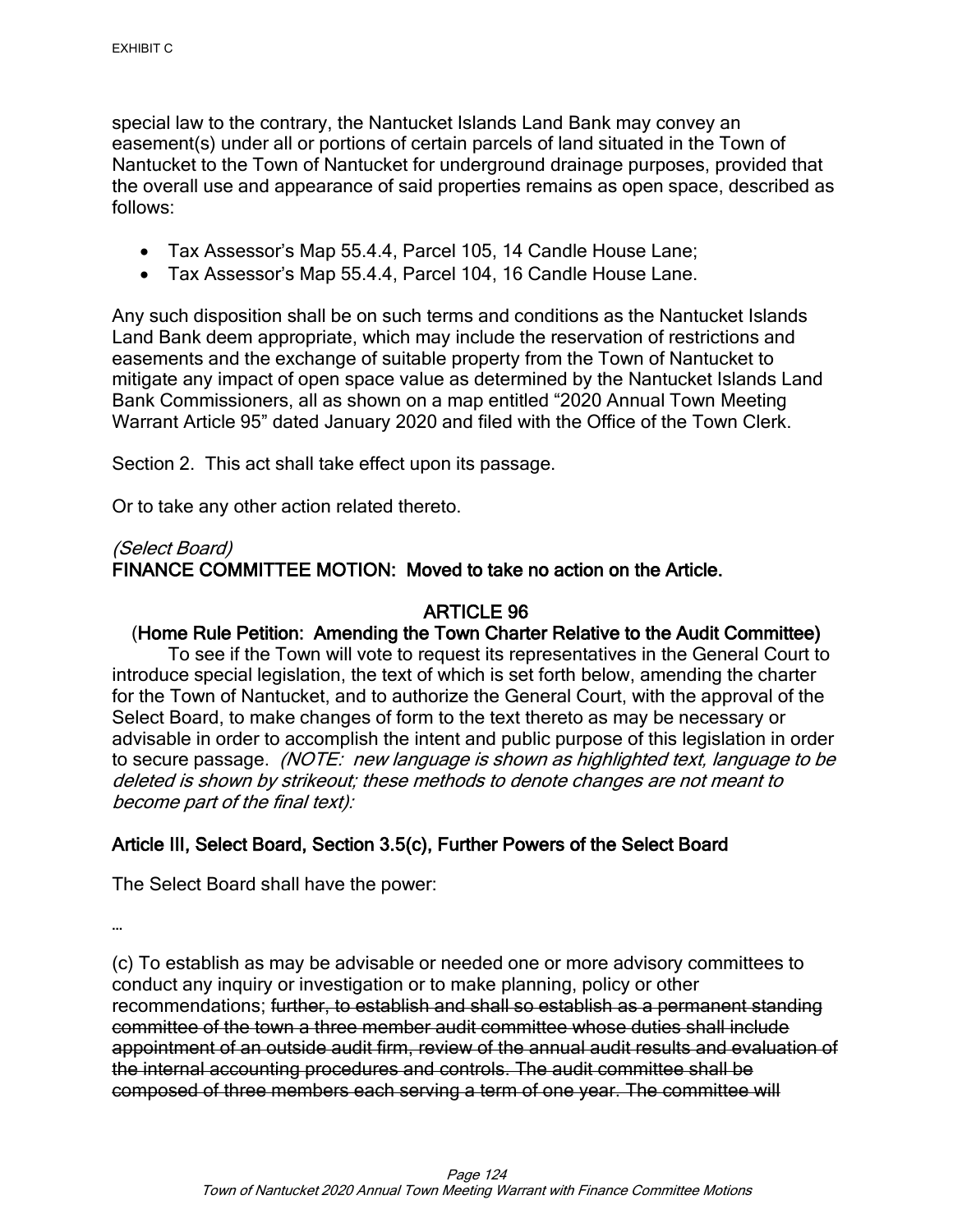consist of the Chairman of the Select Board, the Chairman of the Finance Committee and one member of the Select Board appointed by the Select Board.

# Article III, Select Board, insert Section 3.6 - Audit Committee

- (a) Members. In accordance with this charter, the Select Board shall establish a fivemember Audit Committee consisting of the Chairman of the Select Board, the Chairman of the Finance Committee, one appointed member from the Select Board and two members of the Nantucket community. The public members will be appointed by the Select Board. Each member shall be a voting member and be appointed for 1-year terms.
- (b) Purposes, Duties, and Responsibilities of the Audit Committee. The Audit Committee shall represent the Select Board in discharging its responsibility relating to the accounting, reporting, and financial practices of the Town, and shall have general responsibility for surveillance of internal controls and accounting and audit activities of the Town. Specifically, the Audit Committee shall:
	- (1) Evaluate and recommend to the Select Board a firm of independent certified public accountants as auditors of the Town.
	- (2) Review with the independent auditors their audit procedures, including the scope, fees and timing of the audit, and the results of the annual audit examination and any accompanying management letters.
	- (3) Review the written statement from the outside auditor of the Town concerning any relationships between the auditor and the Town or any other relationships that may adversely affect the independence of the auditor and assess the independence of the outside auditor.
	- (4) Review and discuss with the Finance Director and the independent auditors the Town's annual audited consolidated financial statements, including an analysis of the auditors' judgment as to the quality of the Town's accounting principles.
	- (5) Review the adequacy of the Town's internal controls.
	- (6) Review significant changes in the accounting policies of the Town and accounting and financial reporting rule change that may have a significant impact on the Town's financial reports.
	- (7) Review material pending legal proceedings involving the Town and other contingent liabilities.
	- (8) Review the adequacy of the Audit Committee Charter on an annual basis.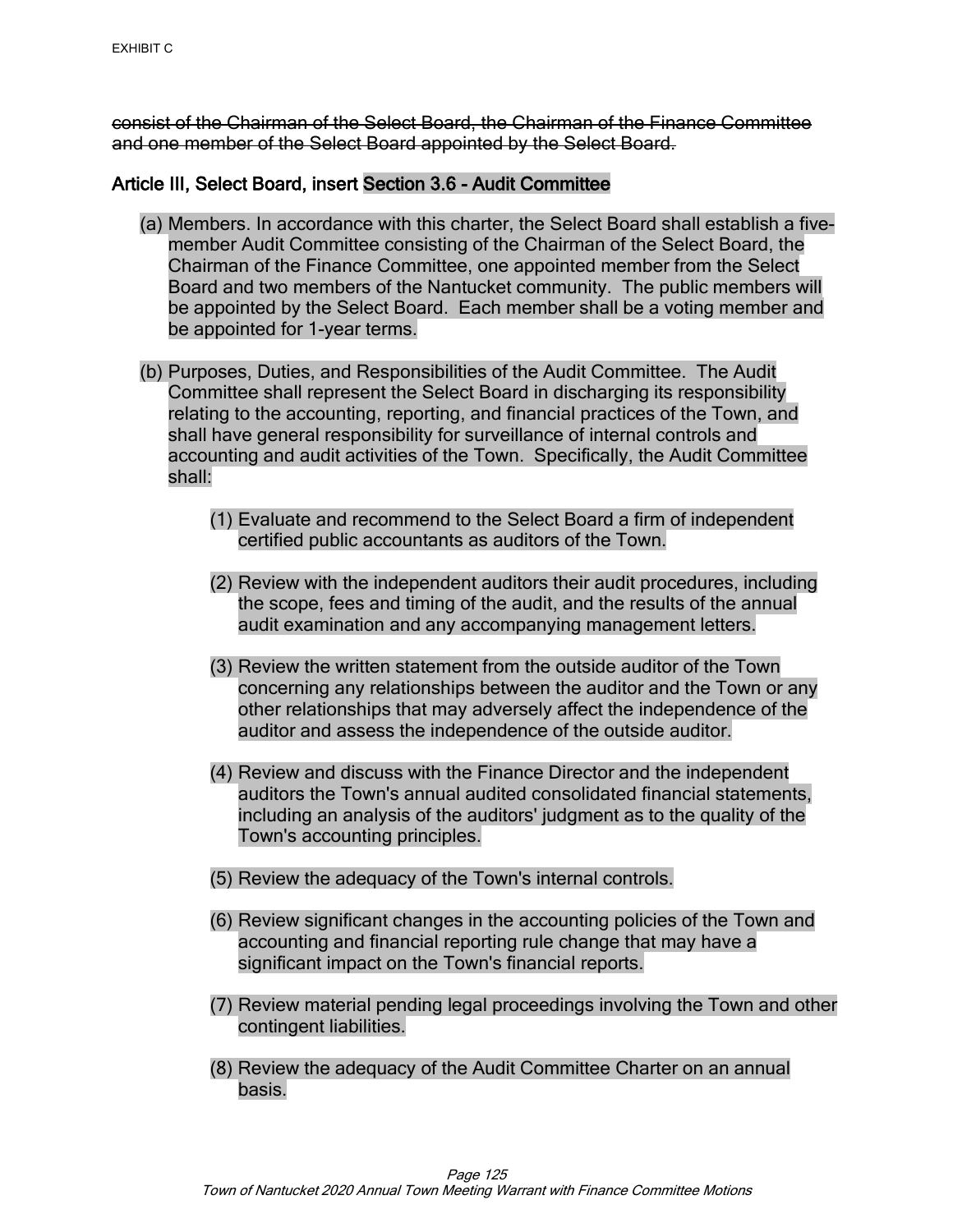(c) Meetings. The Audit Committee shall meet as often as may be deemed necessary. The Audit Committee shall meet in executive session (without the presence of staff) with the independent auditors at least annually. The Audit Committee shall report to the full Select Board with respect to its meetings. The majority of the members of the Audit Committee shall constitute a quorum.

Or to take any other action related thereto.

#### (Select Board)

FINANCE COMMITTEE MOTION: Moved that the Town's representatives to the General Court, are hereby authorized to introduce special legislation, the text of which is set forth below, amending the charter for the Town of Nantucket, and to authorize the General Court, with the approval of the Select Board, to make changes of form to the text thereto as may be necessary or advisable in order to accomplish the intent and public purpose of this legislation in order to secure passage. (NOTE: new language is shown as highlighted text, language to be deleted is shown by strikeout; these methods to denote changes are not meant to become part of the final text):

Article III, Select Board, Section 3.5(c), Further Powers of the Select Board

The Select Board shall have the power:

…

(c) To establish as may be advisable or needed one or more advisory committees to conduct any inquiry or investigation or to make planning, policy or other recommendations; further, to establish and shall so establish as a permanent standing committee of the town a three member audit committee whose duties shall include appointment of an outside audit firm, review of the annual audit results and evaluation of the internal accounting procedures and controls. The audit committee shall be composed of three members each serving a term of one year. The committee will consist of the Chairman of the Select Board, the Chairman of the Finance Committee and one member of the Select Board appointed by the Select Board.

#### Article III, Select Board, insert Section 3.6 - Audit Committee

- (b) Members. In accordance with this charter, the Select Board shall establish a fivemember Audit Committee consisting of the Chair of the Select Board, the Chair of the Finance Committee, one appointed member from the Select Board and two members of the Nantucket community. The public members will be appointed by the Select Board. Each member shall be a voting member and be appointed for 1-year terms.
- (d) Purposes, Duties, and Responsibilities of the Audit Committee. The Audit Committee shall represent the Select Board in discharging its responsibility relating to the accounting, reporting, and financial practices of the Town, and shall have general responsibility for surveillance of internal controls and